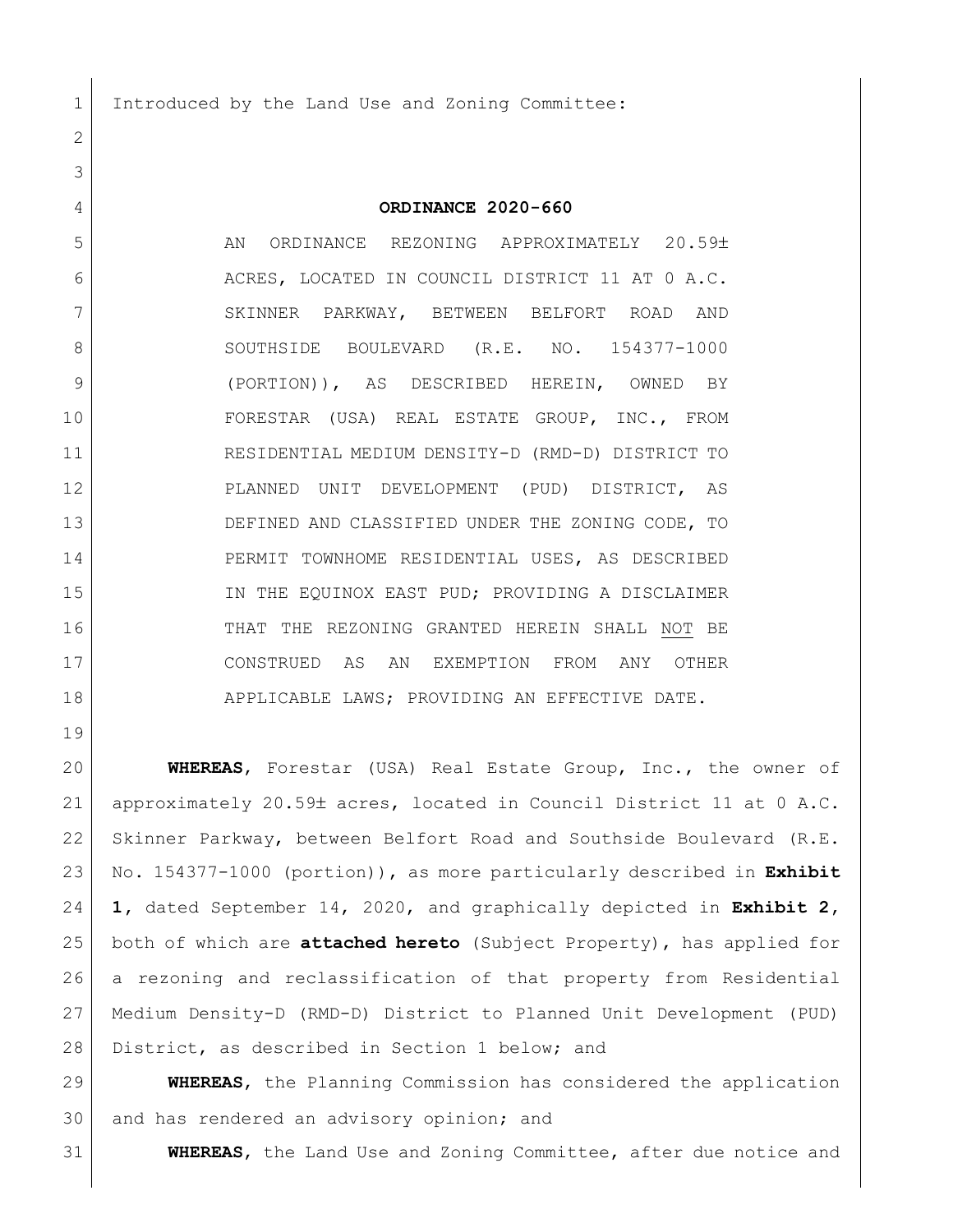1 public hearing, has made its recommendation to the Council; and

 **WHEREAS**, the Council finds that such rezoning is: (1) consistent with the *2030 Comprehensive Plan*; (2) furthers the goals, objectives and policies of the *2030 Comprehensive Plan*; and (3) is not in conflict with any portion of the City's land use regulations; and

 **WHEREAS**, the Council finds the proposed rezoning does not adversely affect the orderly development of the City as embodied in 8 | the Zoning Code; will not adversely affect the health and safety of residents in the area; will not be detrimental to the natural environment or to the use or development of the adjacent properties 11 in the general neighborhood; and will accomplish the objectives and meet the standards of Section 656.340 (Planned Unit Development) of 13 the Zoning Code; now, therefore

**BE IT ORDAINED** by the Council of the City of Jacksonville:

 **Section 1. Property Rezoned.** The Subject Property is hereby rezoned and reclassified from Residential Medium Density-D (RMD-D) District to Planned Unit Development (PUD) District. This new 18 PUD district shall generally permit townhome residential uses, and is described, shown and subject to the following documents, **attached hereto**:

**Exhibit 1** – Legal Description dated September 14, 2020.

**Exhibit 2** – Subject Property per P&DD.

**Exhibit 3** – Written Description dated October 8, 2020.

**Exhibit 4** – Site Plan dated October 8, 2020.

 **Section 2. Owner and Description.** The Subject Property is owned by Forestar (USA) Real Estate Group, Inc., and is legally described in **Exhibit 1, attached hereto**. The applicant is Curtis L. Hart, 8051 Tara Lane, Jacksonville, Florida 32216; (904) 993-5008.

 **Section 3. Disclaimer.** The rezoning granted herein shall **not** be construed as an exemption from any other applicable local, state, or federal laws, regulations, requirements, permits or

 $- 2 -$